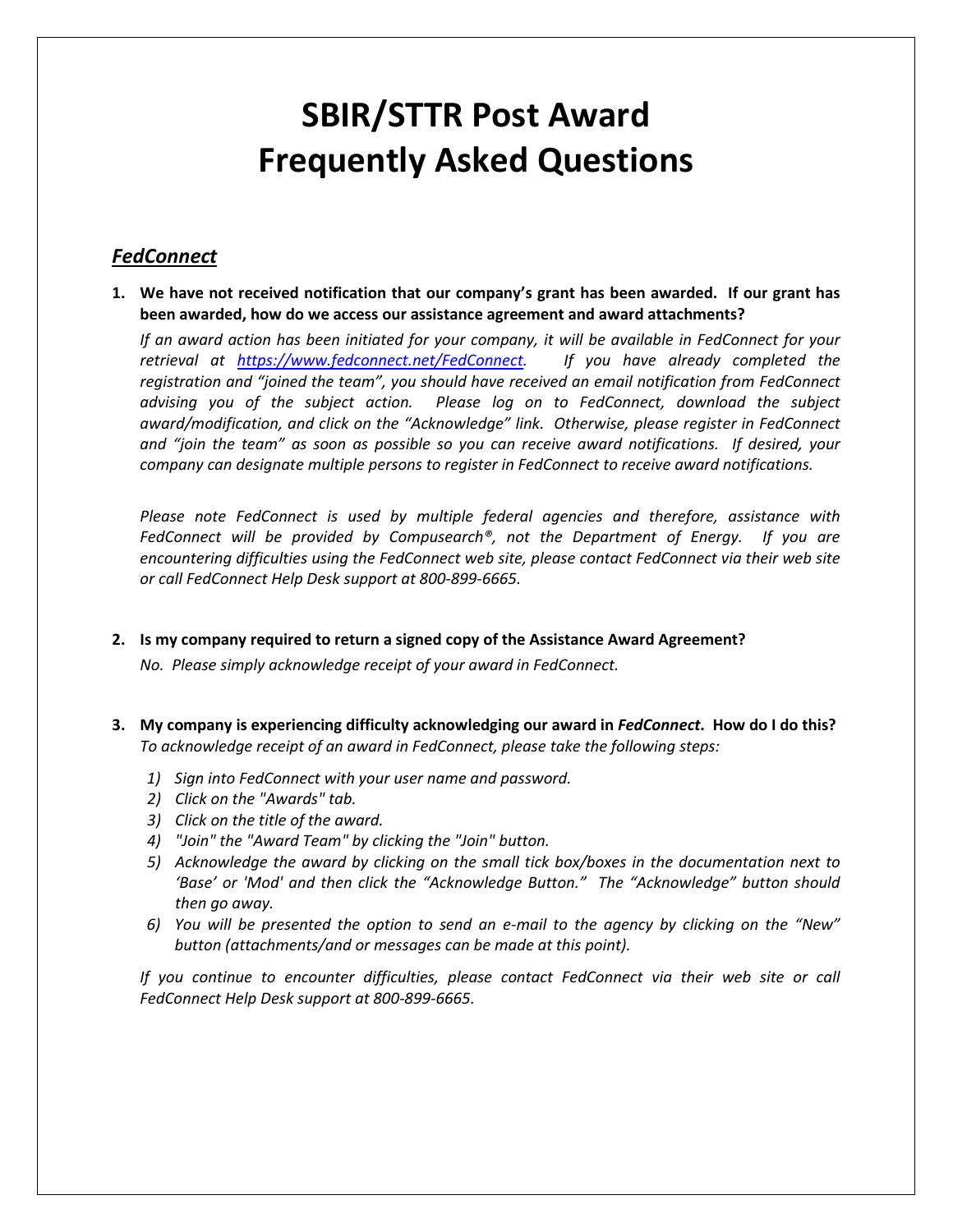## *Reporting Requirements*

## **1. Does our company need to submit a final technical report for my Phase I grant, if we do not yet know whether we have been selected for Phase II funding?**

*All Phase I and Phase II grantees (including those who applied for a Phase II award but were not selected) shall prepare a final technical report upon completion or termination of the project in accordance with the "Federal Assistance Reporting Checklist and Instructions" which lists the reports required under the grant (see 10 CFR 600.341 for general reporting requirements)*. The Checklist is *attached to the Assistance Agreement package. For Phase I awards, you are only required to submit a final technical report which is due within 14 days after award expiration.* 

*The final technical report must be submitted electronically via the DOE Energy Link System (E-Link), and prepared in accordance with the DOE Federal Assistance Reporting Checklist attached to your award. Since you are submitting your report via the E-Link system, you do not need to submit paper copies of the report or the DOE F 241.3. If you have any questions about using E-Link, please contact Kim Buckner, Office of Scientific and Technical Information, U.S. Department of Energy, by e-mail at [241user@osti.gov](mailto:241user@osti.gov) or by telephone at (865) 576-1228.*

#### **2. Is our company required to submit progress reports?**

*According to the terms and conditions of your award, progress reports are required for Phase II and Fast Track awards. You are, however, required to submit quarterly financial reports, as per your Federal Assistance Reporting Checklist.*

*Awardees are encouraged to contact their DOE project officer (technical project manager) to discuss their plans and progress during the conduct of their award. DOE project officers may ask you to*  participate in DOE meetings and conferences to increase visibility of your research to obtain *feedback or suggestions.* 

|                                           | <b>Phase I</b>                                             | <b>Phase II</b>                                                      | <b>Fast-Track</b>                                                                                                                                                  | Address(es)                                                                                  |
|-------------------------------------------|------------------------------------------------------------|----------------------------------------------------------------------|--------------------------------------------------------------------------------------------------------------------------------------------------------------------|----------------------------------------------------------------------------------------------|
| <b>Final Report</b>                       | Due 14 days<br>after award<br>expiration or<br>termination | Due 30 days after<br>award expiration or<br>termination              | Phase I due 14 days after<br>Phase I award expiration<br>or termination and Phase II<br>due 30 days after Phase II<br>award<br>expiration<br>or<br>termination     | See Federal<br>Assistance<br>Reporting<br>Checklist and<br><i><u><b>Instructions</b></u></i> |
| <b>Continuation</b><br><b>Application</b> | N/A                                                        | Due at least 90 days<br>before the end of the<br>first budget period | Phase I due 60 days before<br>the end of the Phase I<br>budget period and Phase II<br>due at least 90 days before<br>the end of first budget<br>period of Phase II | See Federal<br>Assistance<br>Reporting<br>Checklist and<br><i><u><b>Instructions</b></u></i> |
| <b>Progress</b><br><b>Reports</b>         | N/A                                                        | Due 4 months after<br>start of each Phase II<br>budget period.       | Due 4 months after start of<br>each Phase<br>$\overline{u}$<br>budaet<br>period.                                                                                   | See Federal<br>Assistance<br>Reporting<br>Checklist and<br><i><u><b>Instructions</b></u></i> |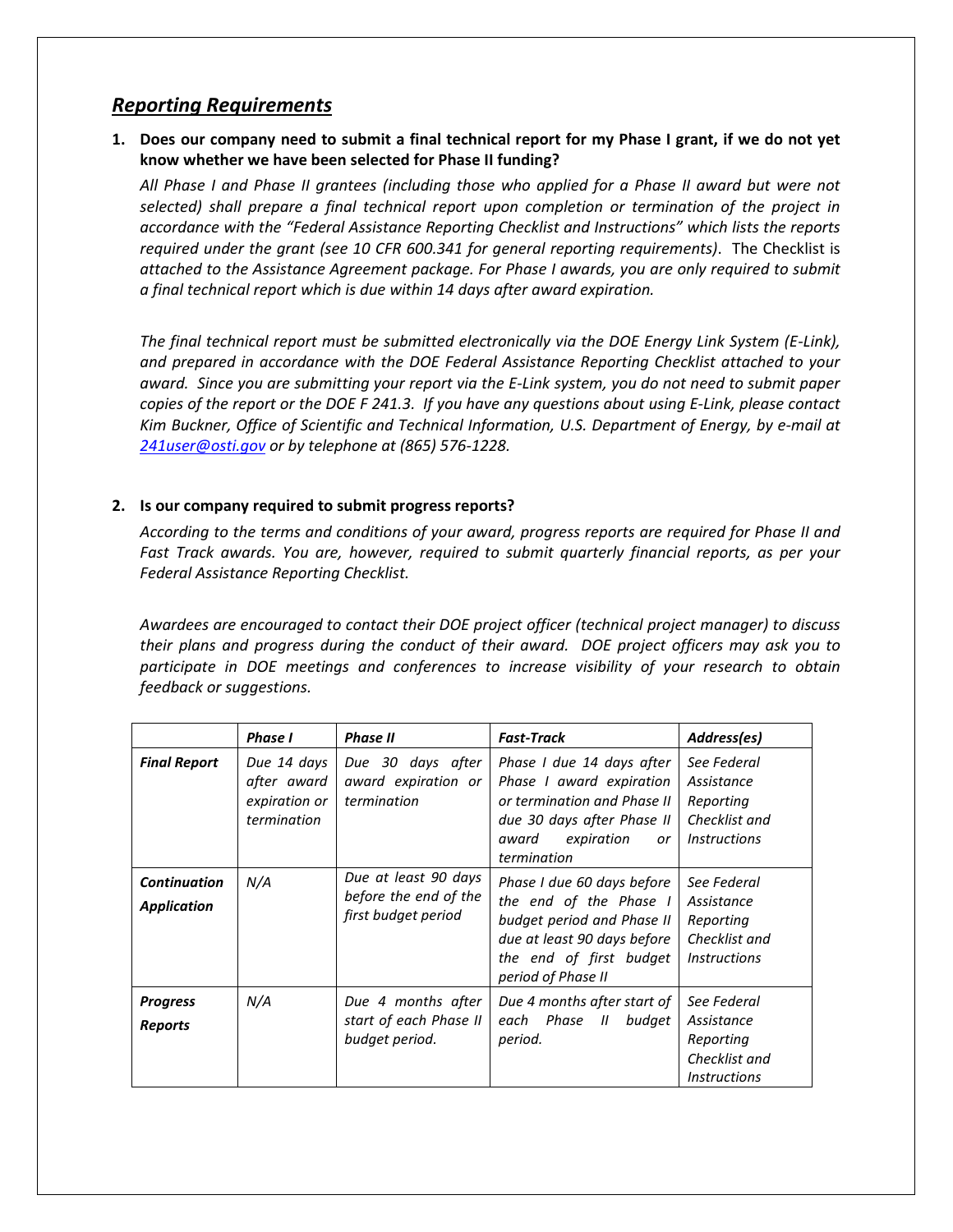# *Automated Standard Application for Payments (ASAP)*

**1. Our billing period normally occurs near the end of each month. Should we be submitting an invoice to ASAP near the end of each month?**

*As per clause FA-TC-0003.2 PAYMENT PROCEDURES - REIMBURSEMENT THROUGH THE AUTOMATED STANDARD APPLICATION FOR PAYMENTS (ASAP) SYSTEM in your Special Terms and Conditions, requests for reimbursements must be made through the ASAP system. Your requests for reimbursement should coincide with your normal billing pattern, but not more frequently than every*  two weeks. Each request must be limited to the amount of disbursements made for the federal *share of direct project costs and the proportionate share of allowable indirect costs incurred during that billing period.*

*You must disburse any funds that are available from repayments to and interest earned on a revolving fund, program income, rebates, refunds, contract settlements, audit recoveries, credits, discounts, and interest earned on any of those funds before requesting additional cash payments from DOE. All payments are made by electronic funds transfer to the bank account identified on the ASAP Bank Information Form that you filed with the U.S. Department of Treasury.*

## **2. Our company is having difficulty getting set up on ASAP. Who should we contact for assistance with this?**

*For questions about ASAP draw-down procedures, please contact Matthew Patton at (630) 252-2431 or [matthew.patton@ch.doe.gov.](mailto:matthew.patton@ch.doe.gov)*

## *No-Fund Extensions*

#### **1. What is a no-fund extension?**

*While the Department of Energy (DOE) expects grantees to complete projects within the original award period, occasionally additional time is needed. A no fund extension allows additional time to complete the approved scope and objectives of the project without additional funds being provided. Requests may not be made solely for the purpose of spending remaining funds. However, you may expend any remaining funds during the no-fund extension period.*

## **2. When should I request a no-fund extension?**

*The request must be submitted to the DOE Assistance Agreement Administrator (refer to page 2 of your Assistance Agreement) no less than thirty (30) days prior to the current end date of the project (as shown in Block 7 of the Assistance Agreement.*

#### **3. How do I find the end date of my project?**

*The project period end date is shown in Clause FA-TC-0001C of the Special Terms and Conditions.*

## **4. How long of an extension can I request?**

*You may only request the actual amount of time needed to complete the project. Requests should not exceed twelve (12) months.*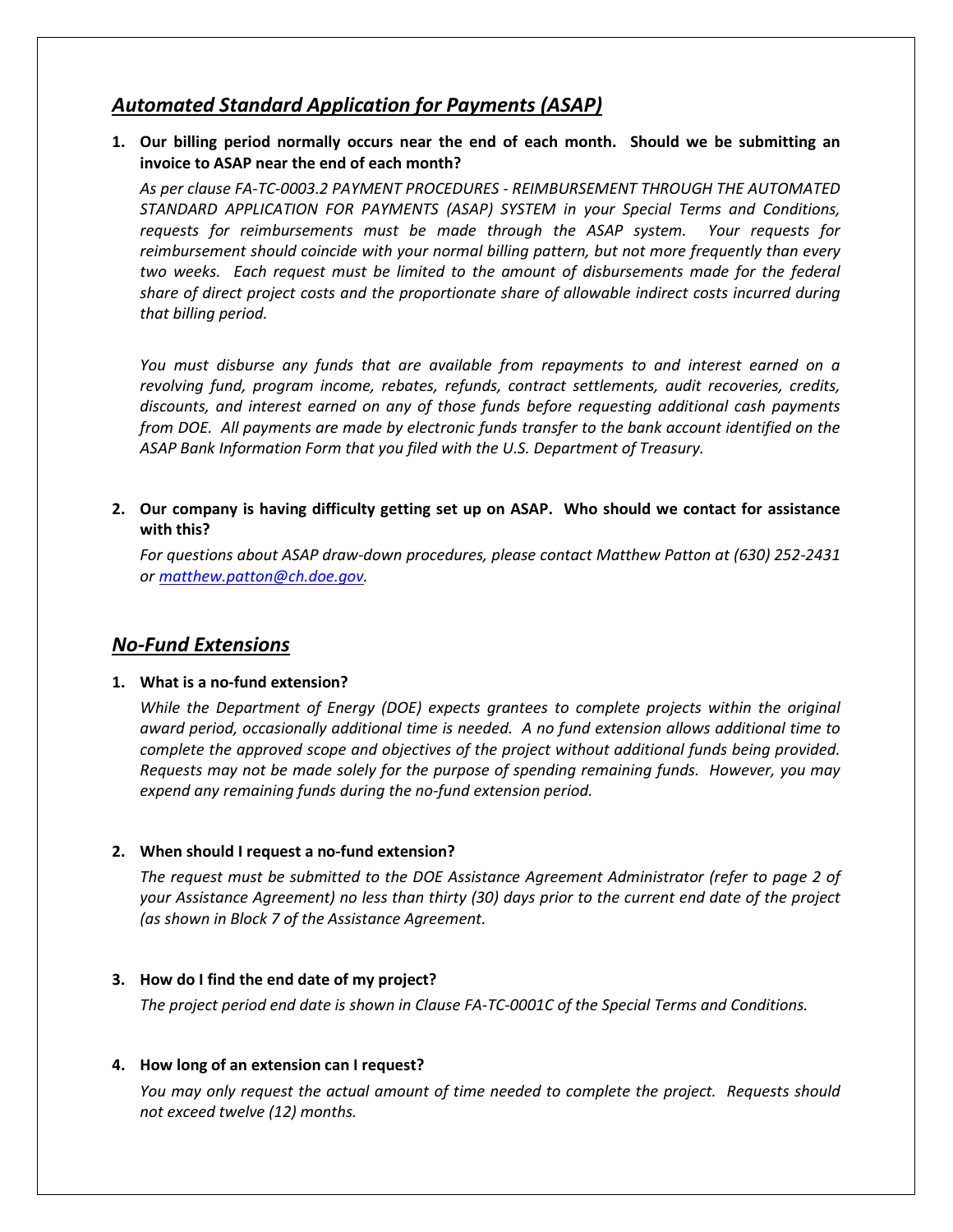*Phase I Recipients: Be aware that applying for a no-fund extension may affect your ability to apply for a Phase II award if the request extends beyond the application due date for Phase II submissions.*

#### **5. What are valid reasons for requesting a no-fund extension?**

*Examples of valid reasons:*

- *Additional time is needed to assure completion of laboratory testing*
- *Extensive delay in production or shipment of key equipment or supplies*
- **Time lost to transfer, illness, or injury of key personnel. (A decrease in the effort of key personnel <b>Filter** *must be reported at the time of the event.) The request for a no-fund extension is a separate requirement.*

#### **6. What information needs to be included in the no-fund extension request?**

*The Business Officer must submit the request which includes the following:*

- *Award Number*
- *Dollar amount of funds remaining on the award*
- *Current project end date*
- *Length of request in months*
- *The requested new project end date*
- *Reason for requesting a no-fund extension*

#### **7. Will I be required to submit additional information?**

*The DOE Assistance Agreement Administrator may require you to submit additional information sufficient to support the reason for the requested no-fund extension and to support the likelihood of project completion by the new end date.*

#### **8. How will I know if my request has been approved?**

*A modification to the Assistance Agreement will be issued via FedConnect, specifying the new end date of the project. Recipients are cautioned not to make any new commitments or incur new expenditures after the original project end date in anticipation of a no-fund extension, prior to receipt of the modification. Please note:* An e-mail from a Department of Energy Contracting Officer (CO) authorizing the extension may be issued prior to a formal modification if circumstances dictate.

## *Small Business Status*

**1. Our company has grown to employ more than 500 employees and no longer meets the definition of a small business as per SBIR/STTR program eligibility guidelines. May we be considered for Phase II funding or possibly obtain additional funding on future award modifications?**

*Yes, you may continue to seek additional funding for your particular award, providing your company has grown organically and not through merger or acquisition. Please refer to Code of Federal Regulations Title 13 Part 121 for further information related to SBIR/STTR eligibility requirements.*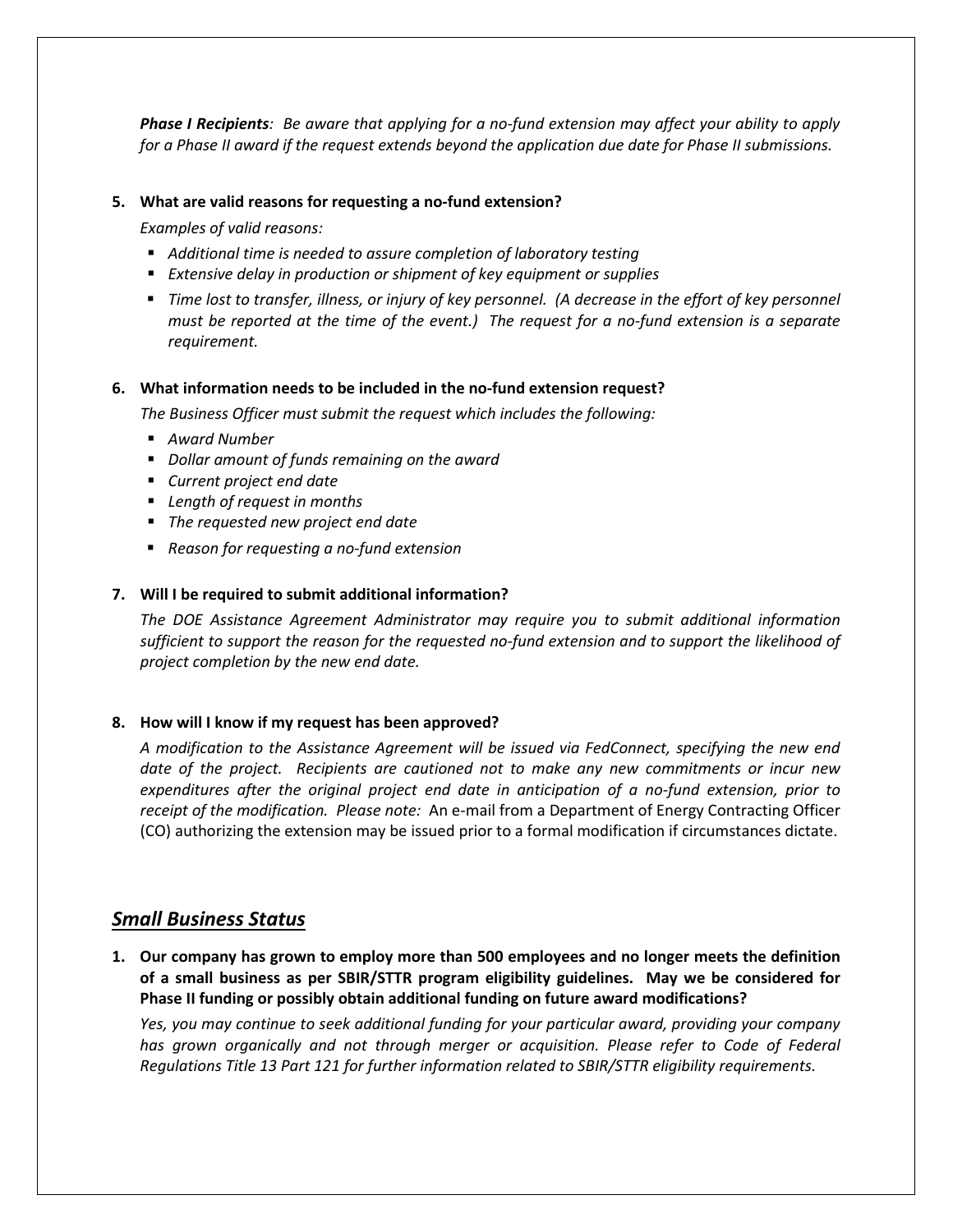**2. Our company has received a notice of interest from another US-based corporation wanting to purchase us. Since the potential buyer and/or the surviving business entity is not/will not be a qualifying small business and therefore not eligible for SBIR type funding, what will happen to our existing grant's obligated funds?**

*The sale, merger, or acquisition of a business is within the sole discretion of the business. The DOE cannot advise on the future business path of your business.*

*If your company is sold to or merged with another business, your company and the receiving business would need to execute a Novation with the DOE. The funding that is currently obligated on the SBIR/STTR grant will remain available to the business for the continued work remaining on the grant. Unfunded budget periods will be funded provided the new business meets the SBIR/STTR eligibility requirements referenced in Small Business Status FAQ 1 above.*

## *Audit Requirements*

**1. Are for-profit entities that receive federal awards from DOE required to have compliance audits? Are sub-awardees required to have compliance audits?**

*Yes. For-profit entities that expend \$500,000 or more under Federal DOE awards in a fiscal year are subject to the audit requirements of 10 CFR 600.316 – Audit, and responsible for compliance with those requirements. This requirement also applies to sub-awardees that receive DOE funds through a pass-through entity.*

**2. How is the \$500,000 threshold interpreted? Is the \$500,000 interpreted as expended for each energy award individually or is it measured against all energy awards in the aggregate?**

*The \$500,000 threshold applies to Federal DOE awards in the aggregate, including those awards received through pass-through entities. Any for-profit entity that expends, in aggregate, \$500,000 or more in DOE funds during its fiscal year is subject to the compliance audit requirement, even if no individual award amounts to \$500,000 or more.*

**3. Are recipients and sub-awardees required to submit their financial statements as a part of the compliance audit? Must the audit of the financial statements be completed in accordance with Generally Accepted Government Auditing Standards ("GAGAS")?**

*For-profit recipients are required to submit audited financial statements to DOE as a part of the compliance audit. Sub-awardees that receive DOE funds through a pass-through entity are required to submit audited financial statements to the pass-through entity. The compliance audit generally should be coordinated with the recipient's existing financial statement audit. Auditors do not need to*  conduct the financial statement audit in accordance with GAGAS, but should instead conduct the *financial statement audit in compliance with either Generally Accepted Auditing Standards ("GAAS") or standards put in place by the Public Company Accounting Oversight Board ("PCAOB"). However, auditors must conduct the compliance audit in accordance with GAAS and GAGAS. If the recipient is a subsidiary for which separate financial statements are not available, the recipient may submit the financial statements of the consolidated group.*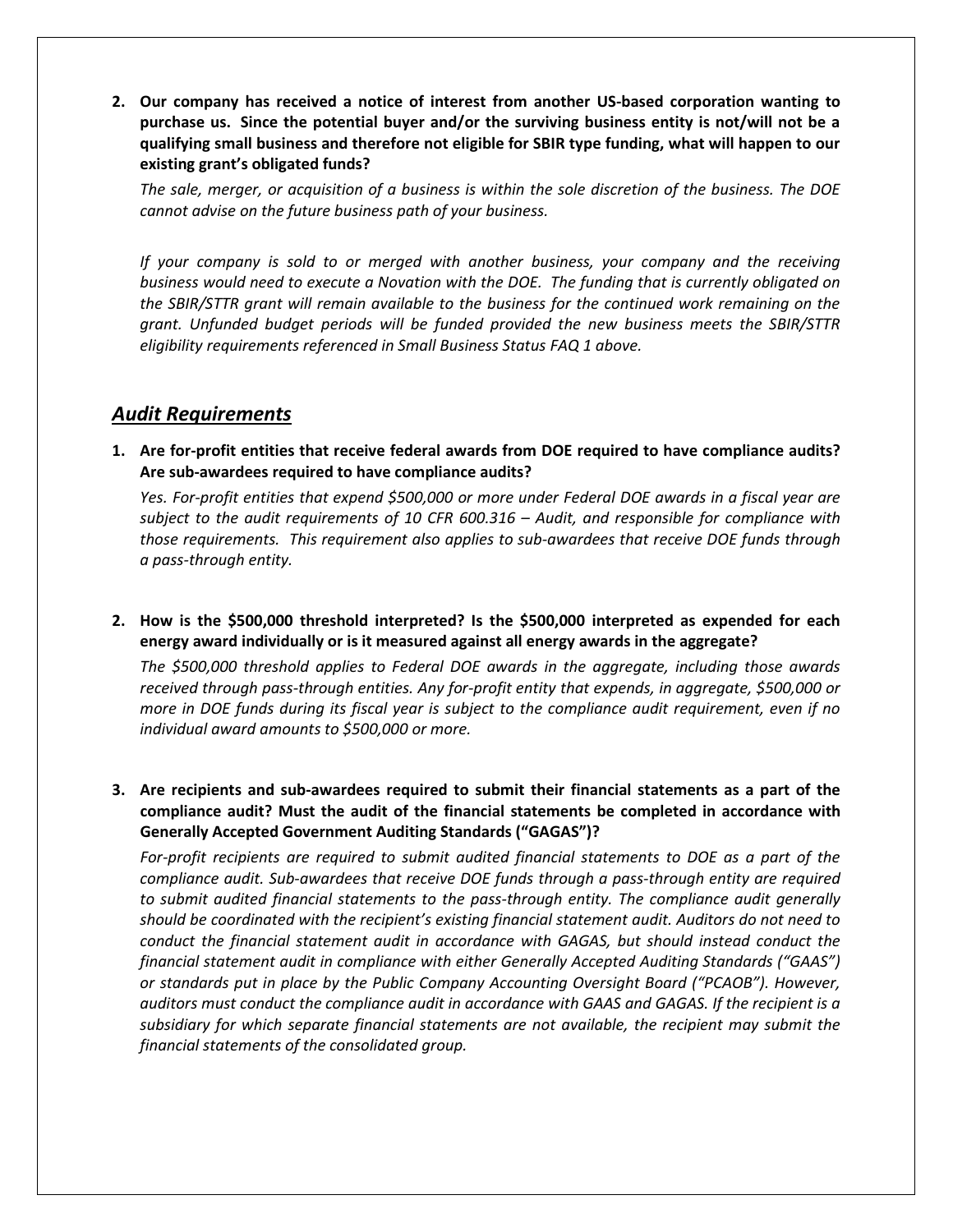#### **4. What are the general requirements of the compliance audits?**

*Recipients and sub-awardees that have one or more awards with expenditures of \$500,000 or more are required to have a compliance audit for each of these awards. There is no audit requirement for any remaining awards with expenditures less than \$500,000.*

*Recipients and sub-awardees that have total expenditures of \$500,000 or more but that do not have any single award with expenditures of \$500,000 or more are required to have a compliance audit of the awards in the aggregate (similar to a cluster in an audit in accordance with OMB Circular A-133).*

*The compliance audits and related reporting will generally follow the requirements for a program specific audit as set forth in Chapter 14 of the AICPA Audit Guide Government Auditing Standards and Circular A-133 Audits. The compliance requirements subject to testing are expected to be similar to those mandated for non-profit recipients under the OMB Circular A-133 Compliance Supplement (Part 3) and include the following: activities allowed or unallowed, allowable costs/cost principles, cash management, Davis Bacon Act, eligibility, equipment and real property management, matching/level of effort/earmarking, period of availability of federal funds, procurement/ suspension/debarment, program income, real property acquisition/relocation assistance, reporting, sub-recipient monitoring, National Environmental Policy Act (NEPA), National Historic Preservation Act (NHPA), and special tests and provisions.*

**5. When are compliance audits due? How are the recipients' audits submitted to the Department of Energy (DOE)?**

*Financial statement and compliance audit submissions are due to DOE within six months of the recipients' fiscal year-end dates. For sub-awardees, financial statement and compliance audit submissions are due to the pass-through entity within six months of the sub-awardees' fiscal yearend dates.* 

*For recipients, the compliance audits must be submitted, along with audited financial statements, to the appropriate DOE Contracting Officer as well as to the DOE Office of the Chief Financial Officer.* 

## *Pre-Award Costs*

**1. Our project selected for Phase II has not been awarded but my company wants to begin work on our project. Are we allowed to incur pre-award costs?**

*According to regulation 10 CFR Part 600.315(c)(4), you may incur pre-award costs within 90 days of the date of award without the prior approval of the Contracting Officer.* 

*All pre-award costs are incurred at the recipient's risk, i.e., DOE is under no obligation to reimburse such costs if for any reason your organization is not awarded this particular grant or if the award is less than anticipated and inadequate to cover such costs.*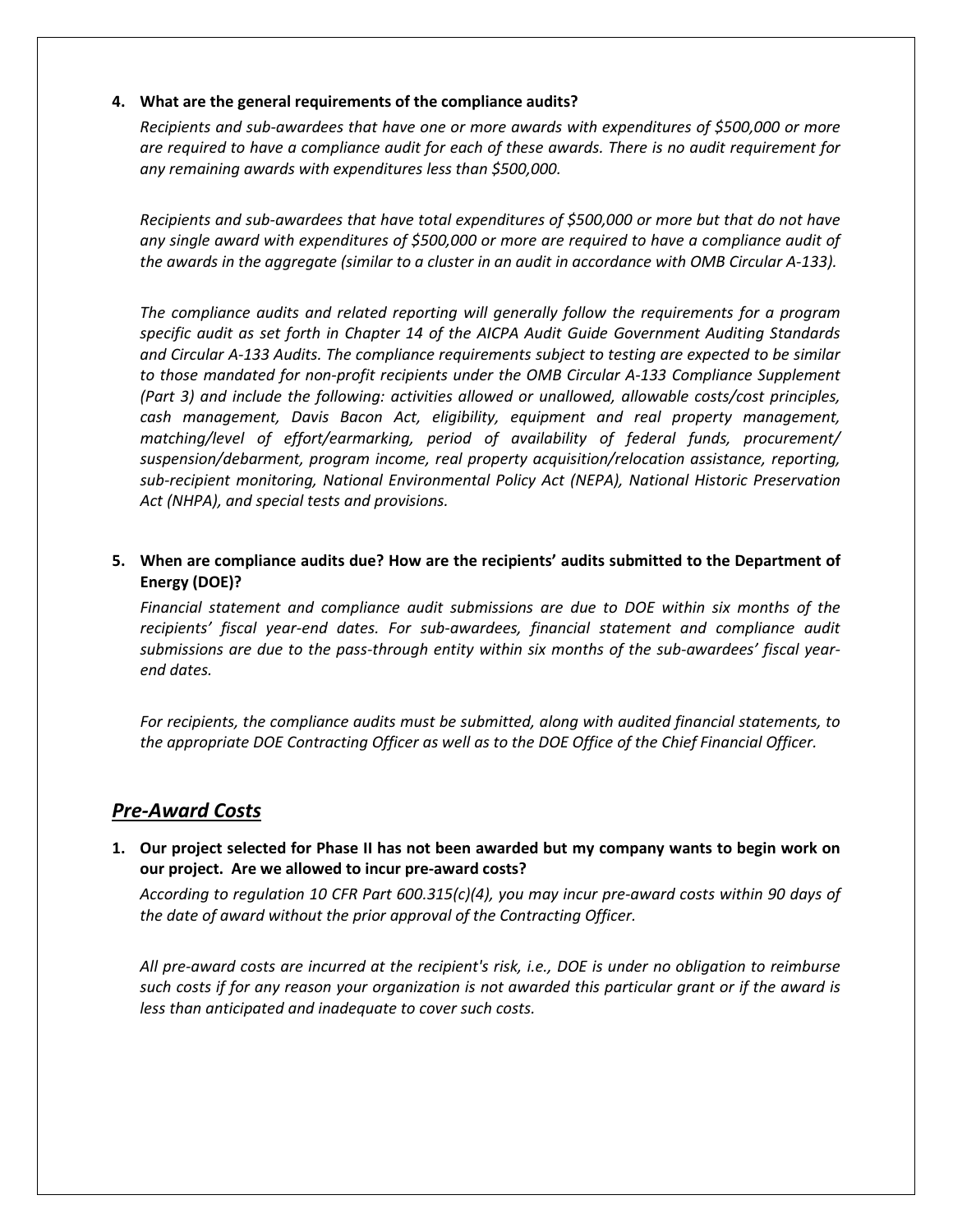# *Phase II Application Eligibility*

**1. If we wish to apply for a Phase II award, may we submit an application in the following year and be eligible at a later award period?**

*No. The DOE SBIR/STTR program only allows Phase I recipients one opportunity to compete for a Phase II award. So, if a Phase I recipient seeks a no-cost extension, he or she may be granted one; however, the Phase I recipient still must submit his or her Phase II application by the deadline noted in the appropriate Phase II Funding Opportunity Announcement.*

# *SBIR Funding Agreement Certification*

**1. Question 14 of the SBIR Funding Agreement Certification asks whether my business is a Covered Small Business Concern. Does my company meet this definition?**

*Before answering question 14, ask yourself the following three questions:*

- *1) Was my business majority owned by multiple venture capital operating companies (VCOCs), hedge funds, or private equity firms prior to the close of the Funding Opportunity Announcement?*
- *2) Is my business majority owned by multiple VCOCs, hedge funds, or private equity firms, prior to the award date of the Grant?*
- *3) Is the award date of the Grant more than 9 months after the closing date of the Funding Opportunity Announcement?*

*If the answer to the first question is "No" and the answers to questions two and three are "Yes", then your business is a Covered Small Business Concern. Therefore, your company must answer "yes" to question 14.*

*NOTE: Ownership is determined in accordance with 13 CFR Part 121*.

# *Cognizant Contracting Officer Approval Letter & Advance Understanding Clause*

**1. What is the "written approval of the Cognizant DOE Contracting Officer having cognizance over the National Laboratory Management and Operating (M&O) contract?"**

*Written approval of the Cognizant DOE Contracting Officer (CO) means the DOE CO assigned to administer and oversee the National Laboratory M&O contract.* 

*When approval is provided by the Cognizant DOE CO, the lab is allowed to start work on the project. A Cognizant CO approval letter is normally a short letter that references the project title and grant number. The letter is the CO's authorization for the lab to participate in the project; the letter may also confirm that the work is consistent with the mission of the laboratory and will not adversely impact execution of DOE assigned programs. The Cognizant CO letter must be signed by a DOE CO; a letter from the Laboratory Director or a Laboratory Program Manager is insufficient.*

*If a letter is not received before the award start date, the advance understanding clause will be placed into the award's Special Terms and Conditions. This clause states that "the recipient shall obtain prior written approval from the Contracting Officer having cognizance over the National*  Laboratory Management and Operating Contract, for use, under this award, of any equipment, *facility, or personnel at the National Laboratory. The recipient will be subject to all conditions established by that DOE Contracting Officer."*